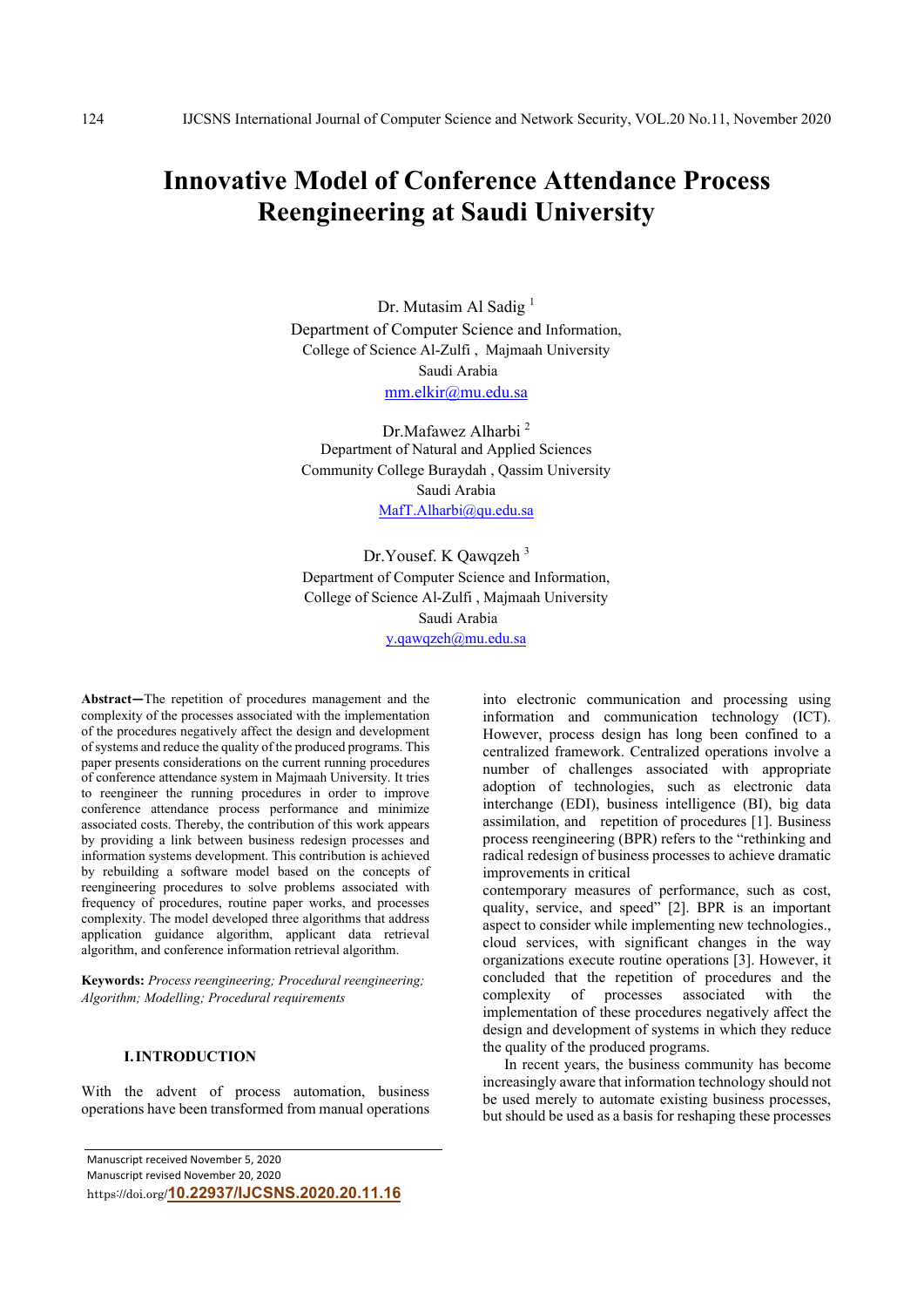to meet broader business objectives ([4]; [5]; [6]). In addition, time spent by customers at a service organization is found to be very critical in today's business environment. Service organization must be changed to provide services to customers within minimum time possible. After rethinking and redesign of management, core, and support process, implementing the reengineered business process in the organization is enabled by IT systems using applications and management software [7].

According to [8], the elements that impose the essential managerial changes that can be realized only through managerial reengineering, are, mainly, forms of manifestation of numerous malfunctions of the managements and its components. In this category, the most significant are insufficient or inexistent exertion of the planning function, lack of a system of objectives at the company level laid out by processual and structural components, the insufficient delimitation and dimensioning of some processual components (functions, activities, competences and tasks), extremely important in the realization of the objectives, existence of an

## **II. RELATED WORK**

In [11] the authors focus in their research on the impact of process re-engineering on patient throughput in emergency departments in the US.The main objective of their research is to increase the performance in health care sector in the United Kingdom. Re-engineering process has been applied to the whole system of the emergency department, and this led to more improvement in patient services, particularly it decreases the waiting time for the patient in the emergency department. The study proves that at the end of the year around 98% of the patient has been seen, treated, discharged, or admitted within four hours from the arrived time to the department of emergency.

There is a hug effort has been made to adapt automated software system in the case of modification in the technical issue which is one of the main motivated for [12]. The research proposed an approach that has ability to support re-engineering of open loop control system. The author presented a model that has ability to explain what the plan needs to do based on Unified Modelling Language (UML), and this is for manufactory explication work. Semantic ontology has been used to predict a model that defined manufactory system state space. In addition, to find an optimal solution for the operation to implement it.

organizational structure insufficiently flexible, dynamical and efficient, that would permit and incite an "aggressive" behavior of the company toward the national, international environment, insufficient structuring of the authority and responsibility on hierarchical levels of the organization and lack of a clear concept, of a systematic vision concerning the conception and functionality of the informational system; [9]. Most of us assume that organizational survival in a challenging world requires a high level of adaptability. Consequently, anything that reduces flexibility must be a threat to survival [10].

The contribution of this paper is that it provides a link between the redesign of business processes and the development of information systems. This contribution is achieved by rebuilding a software model based on the concepts of reengineering procedures to solve problems associated with frequency of procedures, routine paper works, and processes complexity. The model is based on three algorithms, which address application guides, an applicant data retrieval algorithm, and a conference information retrieval algorithm.

[13] present Service Engineering Methodology (SEM) that contains some methods that has ability to design the concept of services and process that leads to make balance the evaluation between the customer and company. In some companies, with some cases can be cooperation between leading power and automation system. The main aim of this research is to present the effectiveness of this methodology application, in order to re-engineer the current services between the companies. The cases show that applying Service Engineering Methodology is time consuming; therefore, re-engineering has been applied to the current productions, to speed up the process.

Business process reengineering has been used in two emergency hospitals in Greek hospitals and has been analyzed by simulation framework. All the important information has been gathered based on observation application. In more details, starting and finishing time for each patient in emergency department has been recorded. All the simulation model which focus on follow up patient, are analysis based on specific features in the emergency department. The main aims of this research is to determine the main issue in these process, in addition, to obtains recommendations which can be applied to improve healthcare services quality from two concepts, waiting time and the provision of services , and then to develop a stratagem plan that aim to increase the efficiency without increase the cost.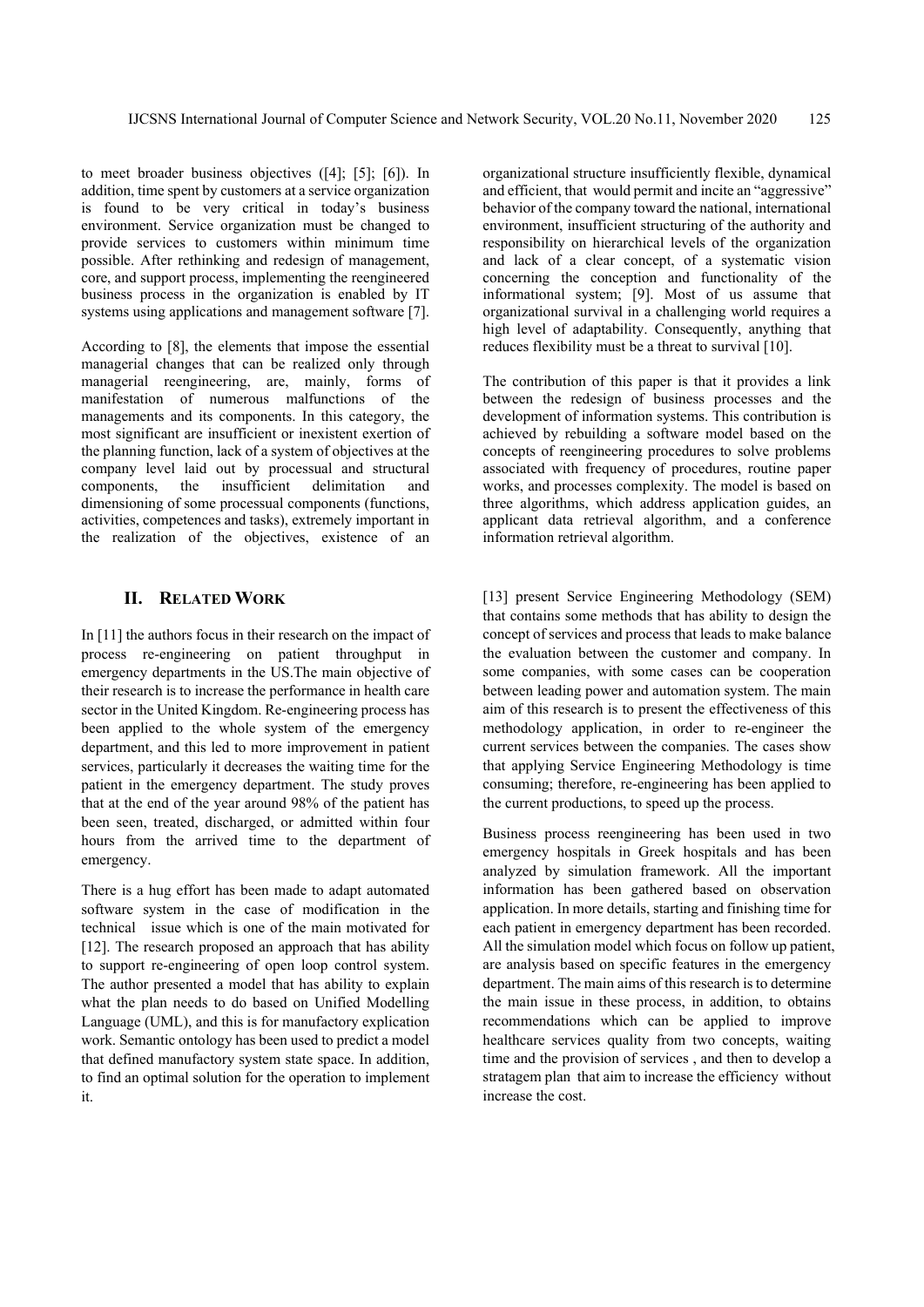The authors in [14] presents the probability of impact blockchain technology from the perceptive of business process reengineering. The study focusses on the feasibility of applying supply chain process. The research proposes a blockchain model with its attachment such as smart contracts, this is for obtaining the benefits from designing supply chain process through clear design of integrate operations. A case study is used for business operation in sharing information ledger. The proposal does not focus on tracking information, but it also covers supporting multilateral cooperation network among member of supply chain.

The objective of [15] is to study and apply business process reengineering, focusing on its Impact on healthcare sector connected with healthcare information system. The research also focusses on the success factors in healthcare origination in case of implementing business process reengineering on its operations. The conclusion of the research says that business process reengineering is an important and very helpful to improve the effectives of healthcare information system. In additional, it is very supportive mulita operations connection and operations automation.

## **III. RESEARCH METHODOLOGY**

The proposed reengineering modeling utilized a customized methodology that intended to implement conference attendance process by reengineering the current running procedures at Majmaah University. Figure 1 below shows the proposed methodology.



Fig 1. Procedural reengineering methodology

#### *A. Problem definition*

as several institutions may suffer from iterative, complex task execution procedures, and bureaucratic procedures, in which it believed that such running routines could waste both time and efforts, especially if immediate decisions need to be made. As information technology represents a key factor to promote the procedures reengineering, we proposed the reengineering of conference attendance process at Majmaah University to overcome all snags that meet faulty members in applying and participating in conferences worldwide.

### *B. Current procedures description*

To attending conferences there are a number of procedures and conditions to follow. The sequence of these procedures start by submit an application form to the head of the department and discussed and approved within the department council, Then send it to the College Board for approval After that it is approved by the Graduate Studies Council and the University Council. In the case of external conferences must be approved by the Minister of Education. Figure 2 shows the flow chart of conference procedures.

## *C. Current Conference Application Form*

The conference application form consists of the applicant's data which includes the full name of the faculty member, national ID number, job number, college, department, academic qualification, Academic Rank and Employment date (Professor/ Associate Professor/ Assistant Professor), Brief Curriculum Vitae, Email, office phone and mobile number. The application form also contains information about the conference to be attended, which includes the address of the conference, the country and city where the conference will be held, Conference Venue, Conference Period, Conference Organizer, and a brief overview of the conference. Data needed for application form is shown in Table 1.

| Application<br>data form |                                       | Data Name |                                      |
|--------------------------|---------------------------------------|-----------|--------------------------------------|
|                          | full name of<br>the faculty<br>member | 9         | Email                                |
| $\overline{c}$           | national ID<br>number                 | 10        | office phone<br>and mobile<br>number |
| ٩                        | job number                            | 11        | Conference<br>address                |
| 4                        | college                               | 12        | Conference                           |
| $\overline{\phantom{0}}$ | department                            | 13        | Conference<br>country and<br>city    |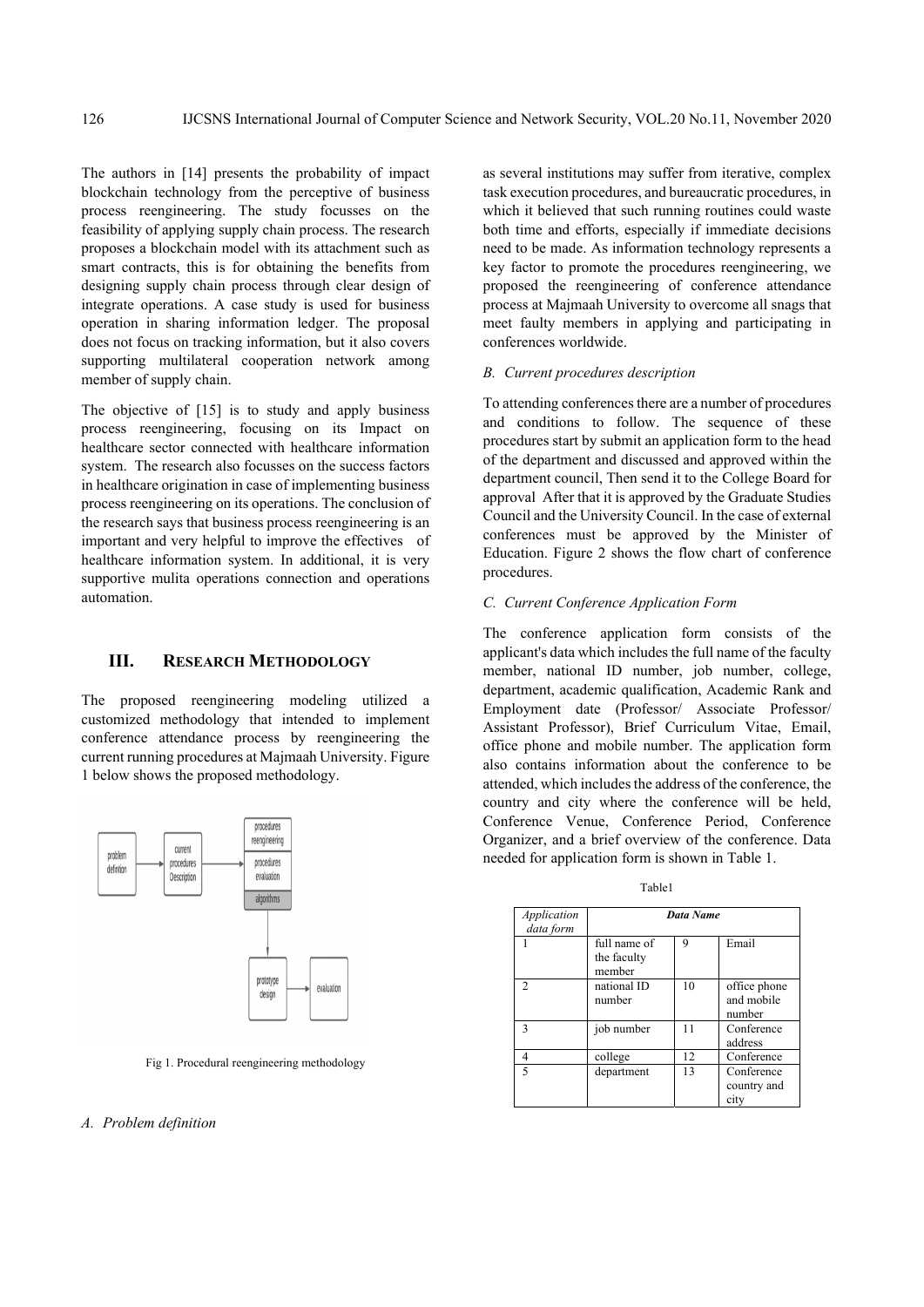| academic      | 14 | Conference  |
|---------------|----|-------------|
| qualification |    | Venue       |
| Academic      | 15 | Conference  |
| Rank          |    | Period      |
| <b>Brief</b>  | 16 | Conference  |
| Curriculum    |    | Organizer   |
| Vitae         | 17 | brief       |
|               |    | overview of |
|               |    | the         |
|               |    | conference  |



Fig 2. Conference attendance procedures algorithm

Figure 2 illustrates the algorithm of the procedures and table 1 demonstrates the data required to attend the conference. Its noted that repetition and complexity of the procedures are clearly seen in this procedure. Additionally, there are many data required.

The main focus of this work is to develop a methodology that utilizes IT resources to facilitate business procedures, which represents the main component of functional requirements Information Technology is a major way to enhance reliable procedure redesign and it plays a key role in procedure re-engineering as it provides computerization, provides flexibility in, supports rapid and paperless transactions, allows the business to be conducted in different locations and enhances quick delivery to customers. To achieve the objectives of the procedures Re-engineering, three algorithms were built, an algorithm Applicant Algorithm to achieve the requirements of the application, retrieve faculty member data Algorithm and Conference data selection Algorithm to retrieve conference data required from the conference page.

D. Applicant Algorithm:

This algorithm begins by defining terms which used as variables, it works to achieve the requirements of the application, begins with the definition of basic data, which includes the staff member's job number and conference address, the algorithm also works to verify the presence of the basic conditions for conferences. Applicant algorithm parameters are listed below, while applicant's requirements algorithm is shown in figure 3.

- PL : approval Letter from conference organizer
- FM\_N: faculty member name
- FM ID: faculty member number
- CO\_URL : Conference URL
- Web\_s: Web Data Extraction Systems
- CN\_N: conference name

CN\_data: Conference Title, The state, City, Place of the conference, The duration of the Conference, Organization of the Conference

CN\_S: conference subject

FM sp: faculty member specialization

FM cb: faculty member current business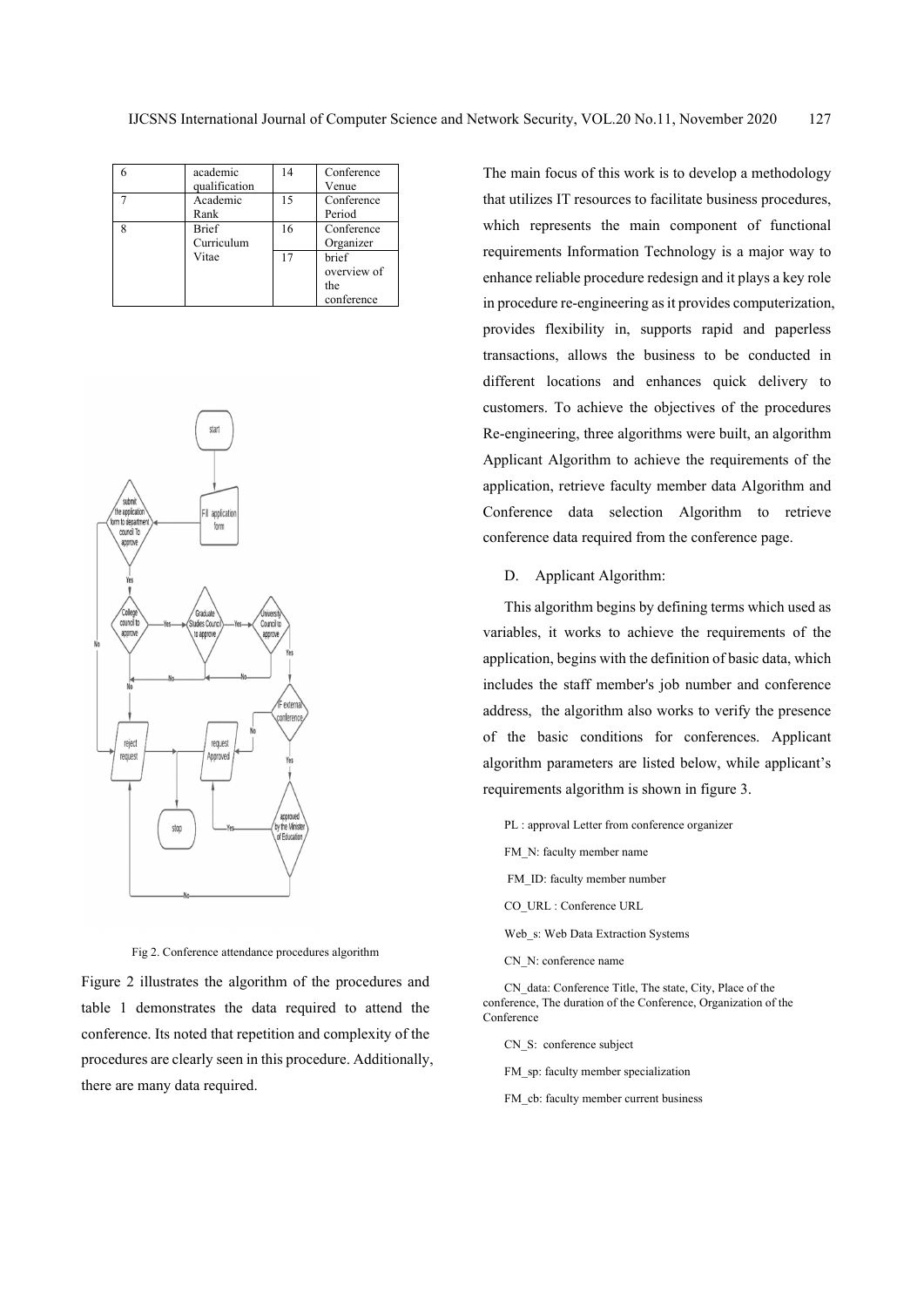FM\_lr: Member lectures

S org: scientific organization

CN org: conference organizer

- FM lang: faculty member language
- CN\_lang: conference language

L org : Universities, colleges and scientific departments within, scientific research centers or scientific societies.

| Algorithm 1 Applicant requirements |                                                          |  |  |
|------------------------------------|----------------------------------------------------------|--|--|
|                                    |                                                          |  |  |
| 1.                                 | Input FM N, FM ID, PL                                    |  |  |
| 2.                                 | Go to Retrieve FM data Algorithm                         |  |  |
| 3.                                 | Input CO URL                                             |  |  |
| 4.                                 | Using Web s                                              |  |  |
| 5.                                 | Go to Conference data selection Algorithm                |  |  |
| 6.                                 | If ((FM sp $\neq$ CN S) OR (FM cb $\neq$ CN S)) then     |  |  |
| 7.                                 | Go to step 15                                            |  |  |
| 8.                                 | Else                                                     |  |  |
| 9.                                 | If ((CN org $\neq$ S org) AND (S org $\neq$ L org)) then |  |  |
| 10.                                | Go to step 15                                            |  |  |
| 11.                                | Else                                                     |  |  |
| 12.                                | If FM $lang = CN$ lang then                              |  |  |
| 13.                                | Return(demand)                                           |  |  |
| 14.                                | Else                                                     |  |  |
|                                    |                                                          |  |  |

15. Exit



Fig 3. Applicant's requirements algorithm

The above algorithm sketch can be explained in more details as follow:

- As stating point, a staff need to inter their name, their ID number, and the approval letter from conferences organizer.
- The next step is that the algorithm has ability to retrieve the faculty data from university database, this will make it easy for the faculty to process the request.
- After that the system will ask the faculty to inter the URL of the conference
- Next stage is that the algorithm will have ability to gather the conference data from the conference web page automatically with any interaction from the faculty.
- A condition has been set her to examine that whether the faculty specialization does not consist with conference subject, or not consist with the faculty current business. If the result of this condition is yes m then the algorithm will stop, otherwise the process must go to the next condition.
- The second condition is to examine that whether the conference organizer is a scientific organization or not, in addition the scientific organization must be one of the following entity: university, scientific research center, if the result of this condition is yes, then the algorithm will stop the process, otherwise the algorithm must go to the next condition.
- The third condition of the algorithm is to examine the language of the faculty that must consist with the language of the conference, if the result is yes, then the system will accept this application and notify the faculty for the acceptance, otherwise the system must stop the process.
- E. Algorithm 2 works to retrieve the required faculty member data to attend conferences from the university database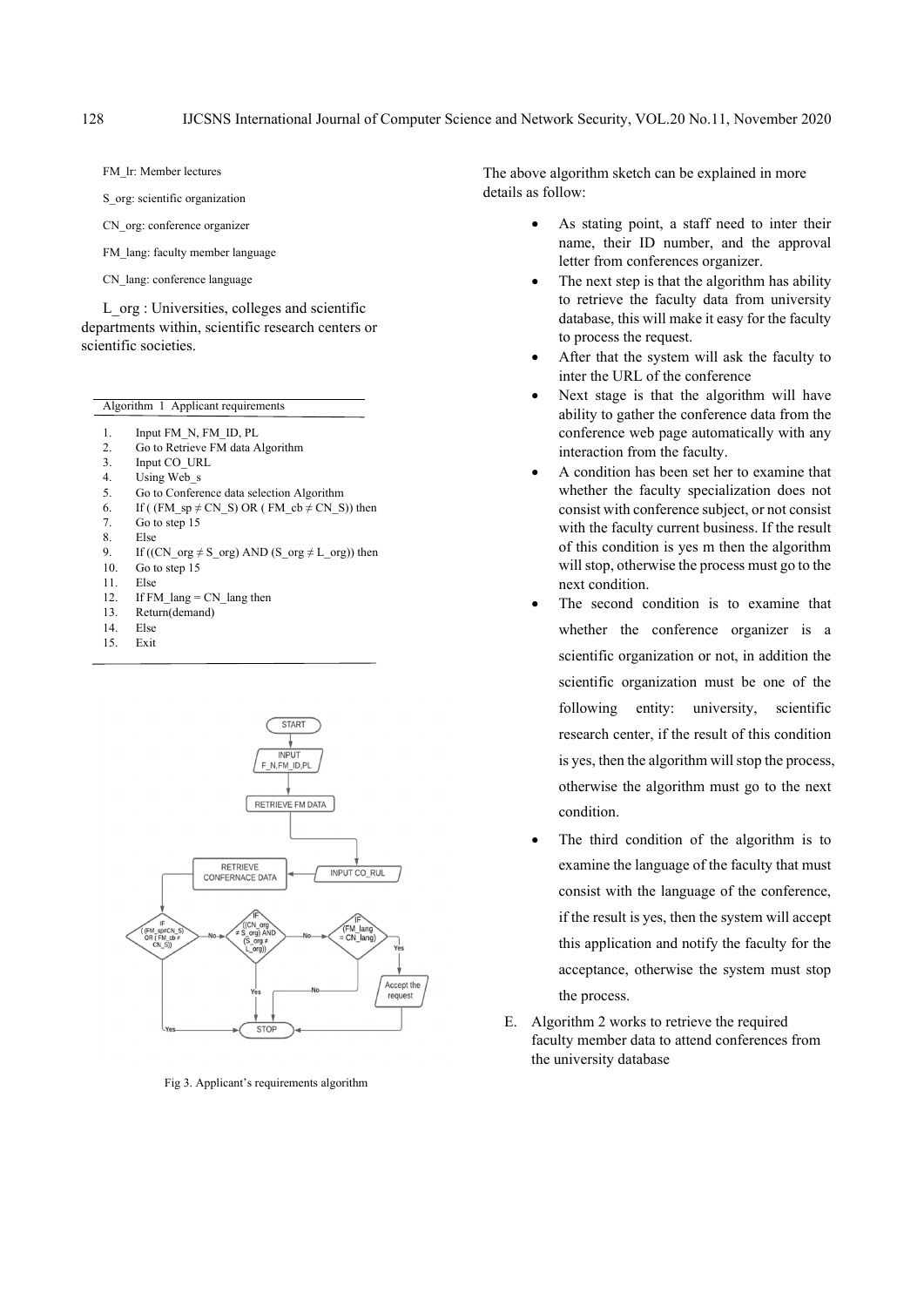Algorithm 2 Retrieve faculty member data from university data base

| 1.                  | Def Fm dlist{ $\}=\{$ identity number, Functional number, |  |  |  |
|---------------------|-----------------------------------------------------------|--|--|--|
| college, department |                                                           |  |  |  |
| 2.                  | $i = 1$                                                   |  |  |  |
| 3.                  | $found = False$                                           |  |  |  |
| 4.                  | while $(i>0)$                                             |  |  |  |
| 5.                  | $\{$ if i=fm id                                           |  |  |  |
| 6.                  | $\{$ found = true                                         |  |  |  |
| 7.                  | For $(i=1; i \leq 4;++i)$                                 |  |  |  |
| 8.                  | Print Fm dlist.j                                          |  |  |  |
| 9.                  | break}                                                    |  |  |  |
| 10.                 | else                                                      |  |  |  |
| 11.                 | $i=i+1$                                                   |  |  |  |

12. return found }

start

 $i = 1$ <br>found = Fals

while (i>0)

This algorithm has ability to gather faculty data from the university database, where the faculty need to insert either ID number, faculty number or the full name, after that the algorithm can search in the university database until the faculty data can be found. Faculty member data retrieval algorithm is explained in figure 4 below.



1. Def CN\_data{  $} =$ { Conference Title, The state, City, Place of the conference, The duration of the Conference, Organization of the Conference}

- 2. Item=0
- 3. While (item<=6)
- 4. { Print CN\_data.item
- 5. Item=item+1}

## **IV. PROTOTYPING**

Based on the previous algorithms, a web-based system was designed. It will be branched out from the university's portal to handle any data and procedures related to conference attendance system, and it consists of three pages organized as follow: a page related to data retrieval from the database of faculty members; a page related to the university's scientific councils and committees; and a page for retrieving the required data from the conference site. The proposed prototype is shown in figure 5 below:



Fig 5. Conference prototype homepage



Print Fm\_dlist.j

 $found = False$ 

F. Conference data selection

This algorithm retrieves conference data required from the conference page

## **V. CONCLUSIONS**

The study provided a model for the treatment of procedures repetition as they may arise in applying for conference attendance and participating. it relies on the use of re-engineering and the use of information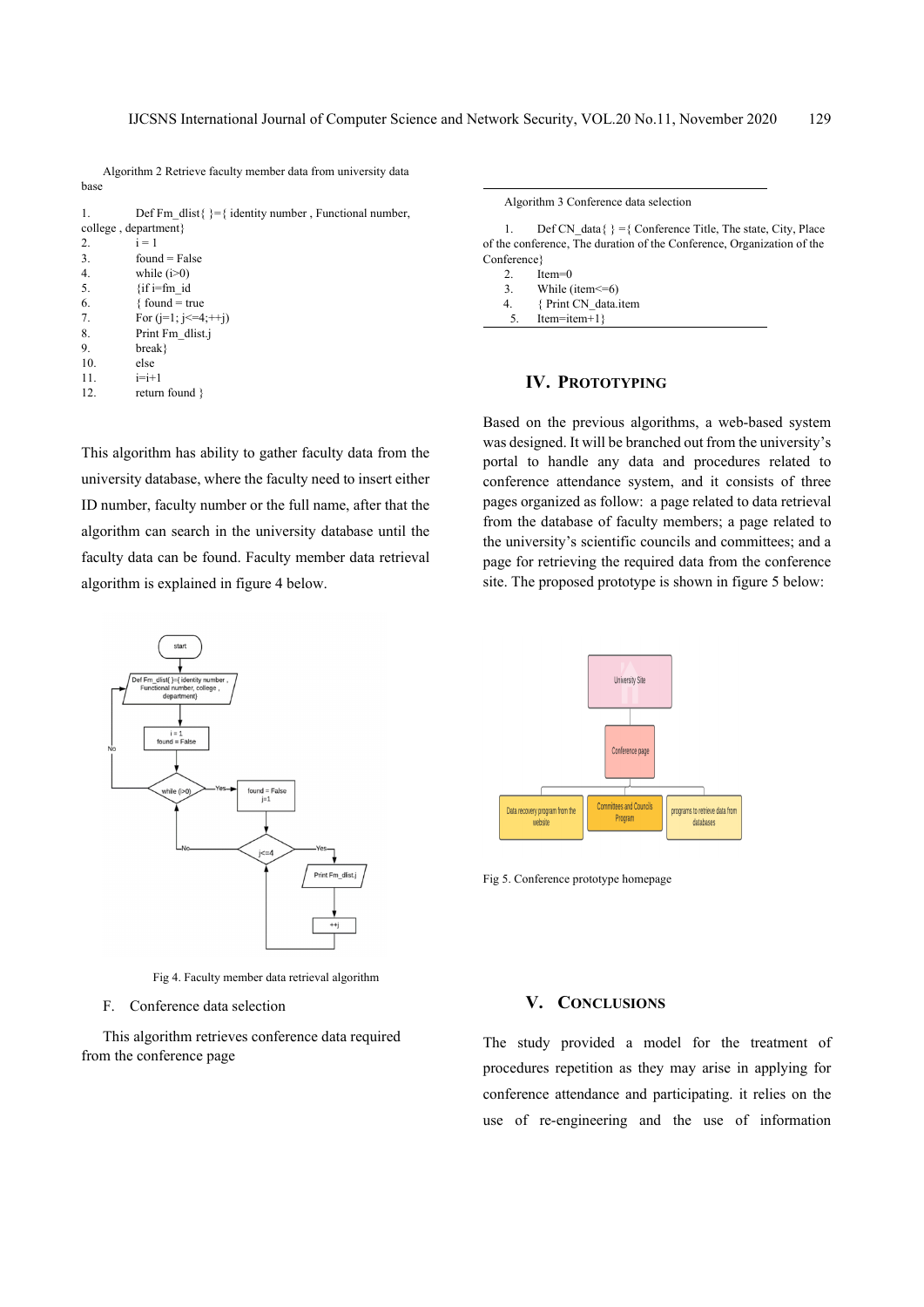technology available resources to address the procedures of attending conferences at Majmaah University in special and at Saudi universities in general. The used algorithms tried to re-engineer procedures for attending conferences in Saudi universities, then to be utilized for model development that integrates procedures into one technical template. Future work aims to build and develop models based on the integration of processes re-engineering methodologies with the development of computerized systems concepts that overcome routine paper works and redundant procedures.

## **REFERENCES**

- [1]. Acharya, A., Singh, S.K., Pereira, V., Singh, P., 2018. Big data, knowledge co-creation and decision making in fashion industry. Int. J. Inf. Manag. 42, 90–101.
- [2]. https://doi.org/ 10.1016/j.ijinfomgt.2018.06.008
- [3]. Gupta, S., Kumar, S., Singh, S.K., Foropon, C., Chandra, C., 2018. Role of cloud ERP on the performance of an organization: contingent resourcebased view perspective. Int. J. Logist. Manag. 29 (2), 659–675
- [4]. Y. C. Chen, Empirical modelling for participative business process reengineering. The Business Processes Resource Centre (BPRC), Warwick, 2011.
- [5]. Isakhani A., Mir-Ghaderi H. (2011), "re-engineering of business processes: analytical-executive model", Tadbir monthly journal, No. 165
- [6]. Nauman Habib Muhammad. (2013). Understanding Critical Success and Failure Factors of Business Process Reengineering, international review of management and business research.
- [7]. Al-Mashari, M., Irani, Z. & Zairi, M. (2014), "Business process reengineering: a survey of international experience", Business Process Management Journal, vol. 7, no. 5, pp. 437–455.
- [8]. Pryor, M.G. (2011). Business Process Re-engineering. Encyclopedia of Management. Retrieved on May 6, 2011 from the state of  $\sim$ http://www.enotes.com/managementencyclopedia
- [9]. Needorn Richard, ThankGod C. Agwor(2015). Cost benefit analysis of re-engineering the business process in Nigerian banks, Journal of Business and Retail Management Research (JBRMR) Vol. 9 Issue 2 April 2015.
- [10]. Banerjee, A., Mbamalu, D. & Hinchley, G. The impact of process re-engineering on patient throughput in emergency departments in the UK. Int J Emerg Med 1, 189–192 (2008)
- [11]. Legat, C., Schütz, D. and Vogel-Heuser, B., 2014. Automatic generation of field control strategies for supporting (re-) engineering of manufacturing systems. Journal of Intelligent Manufacturing, 25(5), pp.1101-1111.
- [12]. Curiazzi, R., Rondini, A., Pirola, F., Ouertani, M.Z. and Pezzotta, G., 2016. Process standardization to support service process assessment and reengineering. Procedia CIRP, 47, pp.347-352.
- [13]. Vasiliki, A., Prodromos, C., Vasiliki, K. and Dimitrios, C., 2017. Business Process Reengineering in Emergency Departments (EDs): Evidence from Two Hospitals. In Advances in Applied Economic Research (pp. 349-363). Springer, Cham.
- [14]. Chang, S.E., Chen, Y.C. and Lu, M.F., 2019. Supply chain re-engineering using blockchain technology: A case of smart contract-based tracking process. Technological Forecasting and Social Change, 144, pp.1-11.
- [15]. Khodambashi, S., 2013. Business process reengineering application in healthcare in a relation to health information systems. Procedia Technology, 9(2212), pp.949-957.